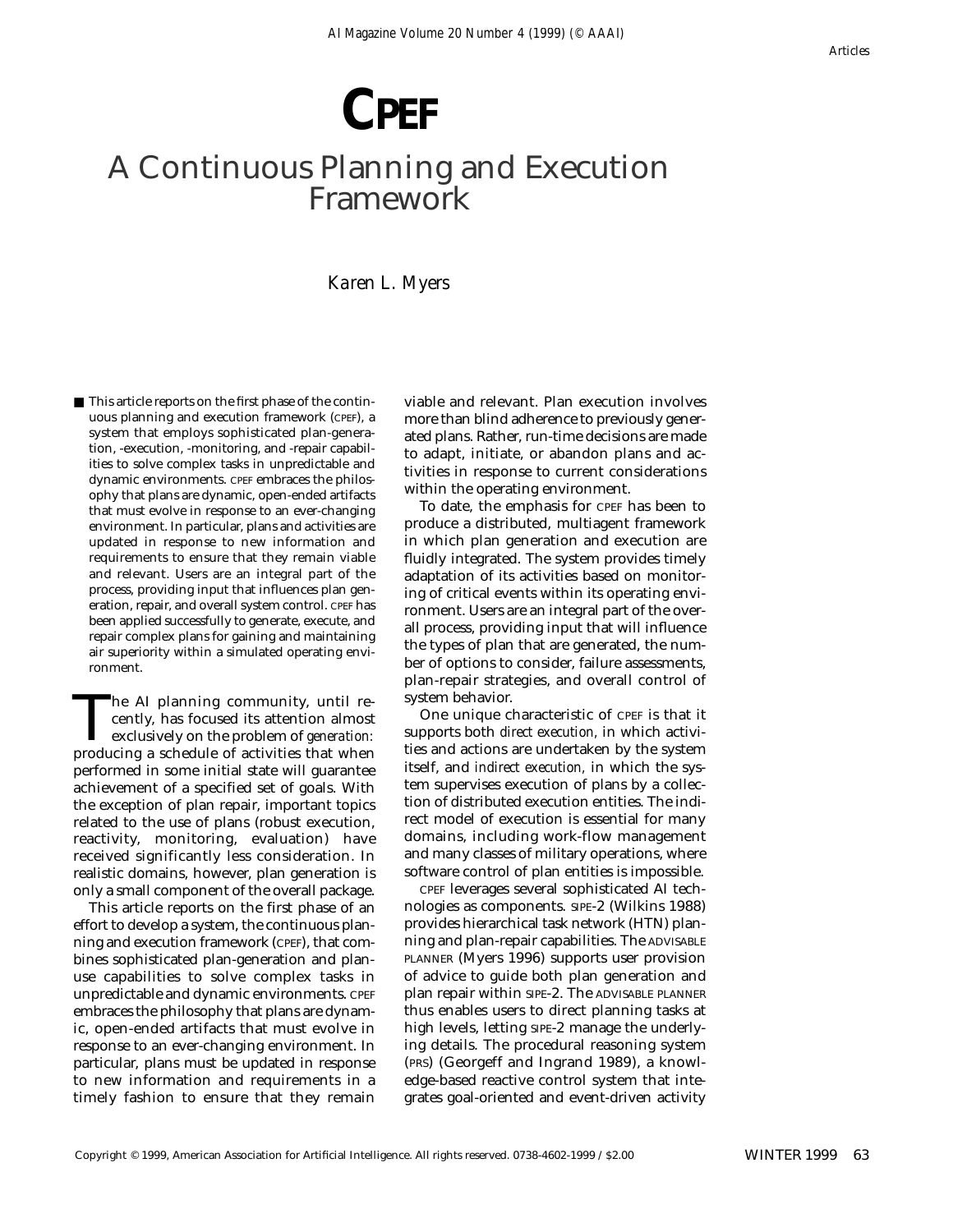

*Figure 1. Functional Overview of CPEF.*

in a flexible hierarchical framework, is used both as a high-level reactive controller for the overall system and as a way to track execution through generated plans. Finally, CPEF builds on certain capabilities from the multiagent planning architecture (MPA) (Wilkins and Myers 1998) to provide distributed communication and plan-storage services.

CPEF draws on experience gained in building CYPRESS (Wilkins et al. 1995), an integrated planning and execution system that used SIPE-2 as a generative planner and PRS as an executor. Like CYPRESS, CPEF uses a common procedure library (encompassing both plans and operators) encoded in the ACT representation language (Wilkins and Myers 1995). Elements of the library span multiple abstraction levels and can be used for both plan generation and execution, thus supporting smooth transitions between the two capabilities. In particular, plan generation can proceed to arbitrary levels of refinement, with the executor applying additional procedures at run time to refine tasks to executable activities. As with CYPRESS, planning and execution operate asynchronously within CPEF, in a loosely coupled fashion. CPEF components communicate domain knowledge, plans, requests, and situation information, as required, to fulfill their respective responsibilities.

CPEF differs from CYPRESS in several key ways. First, rather than leaving control of the overall system implicit in the activities of the execution module, an explicit *plan manager* oversees operations within the system. Second, CPEF supports a richer set of interactions between the planner and the executor as well as a broader set of plan-adaptation and -repair mechanisms. Third, CYPRESS did not support indirect plan execution, thus limiting its applicability to domains in which planned actions could be executed and monitored by the system itself. Finally, the grounding of CPEF in a powerful multiagent architecture (MPA) enables distributed operations, which were not supported within CYPRESS.

CPEF, although domain-independent technology, is being developed to support a Joint Forces Air Component Commander (JFACC) in the prosecution of realistic air campaigns. This article describes one demonstration that illustrates CPEF's ability to generate, execute, and repair complex air-campaign plans while remaining responsive to changes in guidance and tasking.

#### CPEF Architecture

Figure 1 provides an overview of the CPEF system. Boxes in the figure represent key functional capabilities, and arrows depict information flow. Attached to each box is the name of one or more technologies—the advisable planner (AP), the procedural reasoning system (PRS), SIPE-2—that implement the associated functions.

#### CPEF Components

The *plan manager* lies at the heart of the system, directing the overall plan-generation, monitoring, and -execution processes. The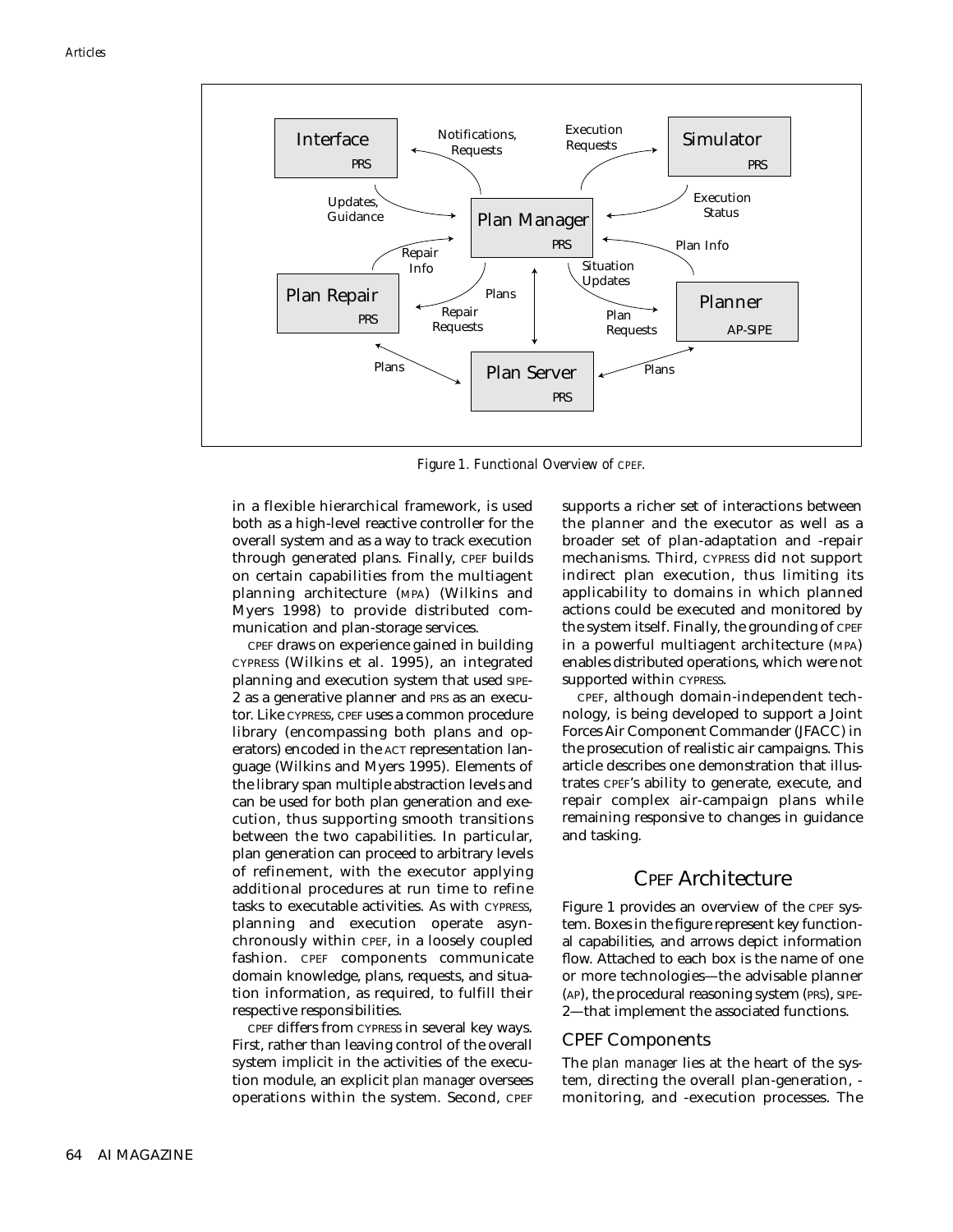plan manager is always active, continuously monitoring the world for new tasks and information to which the system should respond.

The *planner* provides core plan-generation and -adaptation capabilities, ranging from fully automated to interactive and *advisable* planning in which users can express recommendations and preferences on the types of plans that are to be produced. Advisable planning is valuable both to support user customizability of generated plans and to enable user-directed exploration of qualitatively different options.

*Plan repair* oversees adaptations of plans in response to situation changes and execution results. The *simulator* serves as a stand-in for the real-world execution of a plan. The *plan server* provides a repository for storing multiple plans in an organized and principled fashion. Although of limited use within the current system, the plan server will be essential for managing the large numbers of options and subplans required to support long-term continuous planning.

The *interface* supports interactions between the user and CPEF. Users can supply a range of information and requests to the system, including assignment of tasks, situational updates, evaluation assessments, and planning advice. The system informs the user of critical events and activities, soliciting guidance when appropriate to direct problem solving.

#### Agent-Based Organization

CPEF incorporates portions of MPA (Wilkins and Myers 1998) into its infrastructure. MPA is an agent framework that provides a collection of services and capabilities designed to facilitate the management of complex, distributed planning tasks.

CPEF uses two components of MPA, namely, its communication infrastructure and its plan server. MPA communication consists of a set of message protocols layered on top of KQML (Finin et al. 1992). The protocols define a specialized language for exchanging information and requests related to plans and planning activities. MPA was developed originally to provide general agent services for plan-construction and -evaluation tasks. For MPA to be used as the underlying agent infrastructure for CPEF, the communication protocols had to be extended to support the exchange of requests and results related to plan repair and execution.

#### Plan Manager

The *plan manager* is responsible for the overall control of system operation. As such, its main responsibilities are to control generation of plans and options for outstanding tasks, oversee execution of plans, provide knowledge management capabilities for plans and plan execution (monitor for key events, perform information-gathering tasks), provide timely response to user requests and unexpected events, and control adaptation of plans in response to plan failures.

The plan manager can execute multiple threads of activity at any given time. This multiprocessing enables, for example, one or more secondary plans to be activated in response to unexpected events while continuing execution of the primary plan (for example, dispatch of a search-and-rescue mission to recover a downed pilot during execution of the main air-campaign plan).

#### Direct versus Indirect Execution

Previous work on reactive execution of plans has focused on models in which an executor *directly* performs the activities specified in a plan. For example, the software controller for a mobile robot would initiate actual execution of actions by the robot (turning, increasing speed, or stopping) in the physical world.

This direct model of execution is inappropriate for the JFACC domain because the actions in JFACC plans must be performed by the pilots, soldiers, marines, and support staff who are involved with the campaign. Rather, the JFACC operating environment requires an *indirect* model of execution in which plan activities are performed by human agents in the real world rather than a software controller. Within this indirect model, the role of an *executor* is to *track* the execution of the plan rather than to carry out the actions. Tracking involves monitoring progress through the execution of the plan based on information (possibly incomplete) about the outcomes of individual actions within the plan.

Although a seemingly subtle distinction, the difference between direct and indirect execution greatly impacts the design of an executor. With indirect execution, an executor might not have immediate access to information about the success or failure of prescribed actions or might not even be able to determine whether these actions ever took place. Even when information is available, there can be a significant time lag between performance of an action and receipt of information about its status. Similarly, there can be substantial delays and cost in redirecting activities of the agents that are performing the actions in the plan.

The plan manager uses a *flow model* for tracking plan execution. This approach involves waiting for reports on the outcome (success, failure, or unknown) of individual actions, in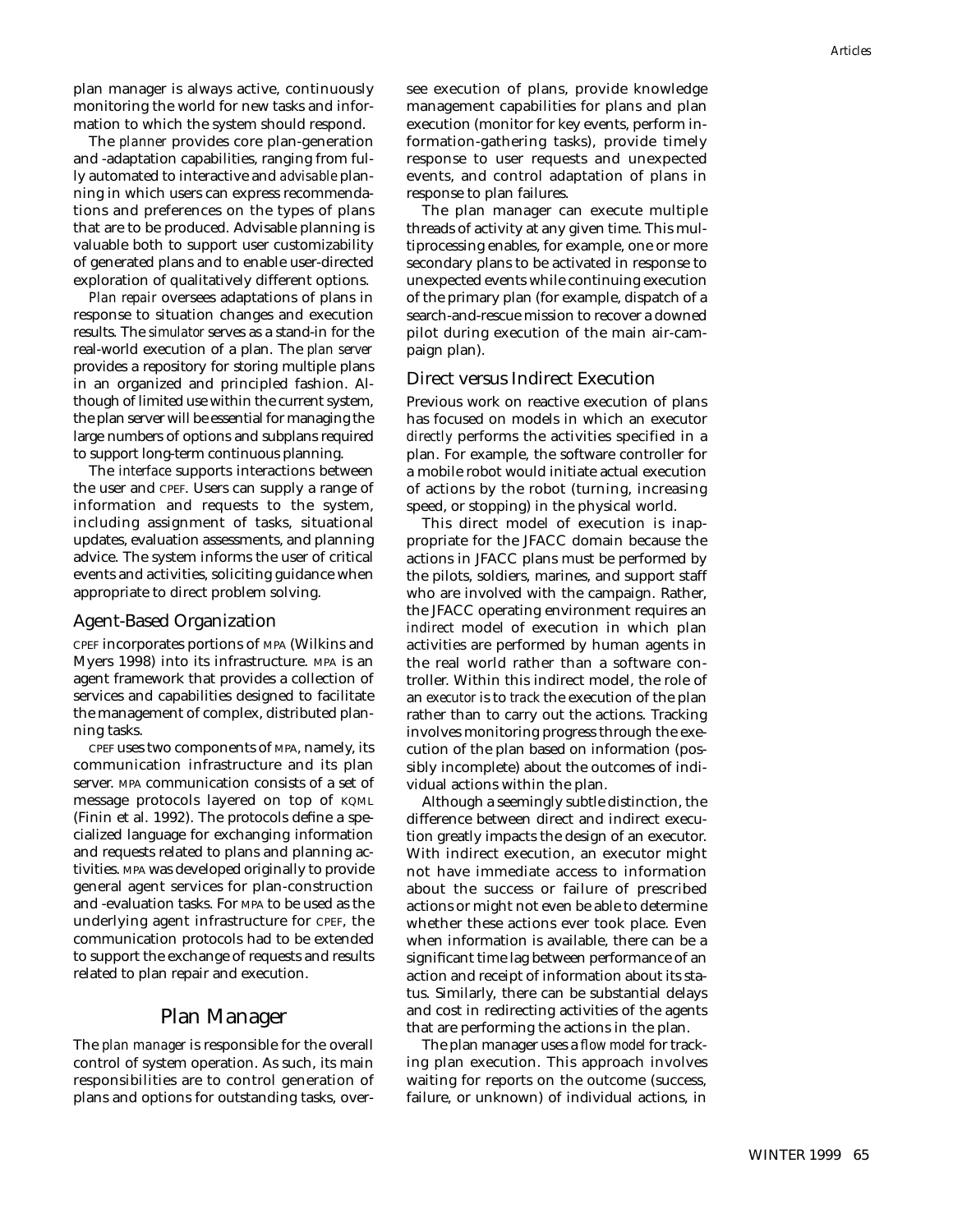accordance with the temporal ordering relationships of actions in the plan. For example, if action *A*1 precedes action *A*2, the flow model dictates that the outcome of *A*1 must be determined and appropriate responses taken before the outcome of *A*2 can be considered. This tracking mechanism was implemented as a variant of the standard hierarchical task-execution mechanisms within PRS. In particular, specialized methods were defined for action achievement and condition testing that implement tracking rather than execution semantics. In the future, our group (see Acknowledgments) intends to explore more opportunistic tracking models that enable response to action outcomes in arbitrary orders.

#### Monitors

The creation and deployment of *monitors* is a critical part of CPEF. A monitor is an eventresponse rule for which detection of the specified event leads to execution of the designated response.

We have begun development of a taxonomy of monitor classes that will enable appropriate measured responses to critical detected events. The different classes derive from variations in both the type of event to be detected and the nature of the response. We believe that this classification will enable simpler and more modular specifications of monitors for both automated and interactive approaches.

The main categories of concern to date have been *failure, knowledge,* and *assumption monitors:* Failure monitors encode appropriate responses to failures that could occur during execution of a plan. Knowledge monitors test for the availability of information about a worldstate condition that is needed for decision making. Assumption monitors test for situation changes that violate assumptions upon which a given plan relies. Assumption monitors are particularly valuable in that they enable early detection of potential problems with a plan rather than waiting for problems to surface during plan execution.

CPEF supports user definition of a wide range of monitors. In addition, it provides automated generation of assumption monitors based on the content of a plan. The algorithm for extracting assumption monitors involves a traversal of the HTN plan-derivation structures, collecting from each node those operator applicability conditions that are *dynamic* (for example, troop locations and threat levels but not geographic conditions) and are not included in the effects of some preceding node in the plan (that is, they must be satisfied in the initial world). The effects-based filtering eliminates large numbers of conditions that should not be monitored because they are to be established by actions within the plan. Prespecified domain models identify a response to be performed when the applicability conditions are violated. Currently, there are three categories of responses: (1) alerts for the user, (2) plan repairs, and (3) invocation of standard operating procedures. In addition, the domain models indicate conditions for which assumption monitors are definable, thus filtering conditions whose violation is not significant. For example, weather conditions can fluctuate over time; their status can be disregarded until entry into a critical time window preceding key actions.

#### Failures and Repairs

Within CPEF, the plan manager determines when to initiate modifications to a plan. In contrast to many systems, individual failures do not necessarily lead to plan repair. Rather, the plan manager supports a variety of models for interpreting failures and responding.

#### Generalized Failure Models

Within the AI community, models for detecting and recovering from plan-execution failures have generally been limited to *precondition failures* and *action failures.* A precondition failure arises when associated preconditions for an action are not satisfied at the time the action is to be executed. An action failure results when the execution of an action does not attain its intended effects. These two types of failure, although important, cover only a small portion of the space of possible failures. The initial CPEF system takes a first step toward a more general framework through its accommodation of the following additional failure types.

**Unattributable Failures** Failures are called unattributable if no individual action has failed or no assumption is violated, but some assessment (human or automated) has deemed the current plan inadequate. For example, a commander might declare that a planned breach of the enemy's air-defense system has failed, despite the success of each constituent mission. Such a situation can arise either because the planning operators do not model the real world with sufficient fidelity or simply because the commander has a conservative nature (for example, he/she requires a high guarantee of neutralization before he/she is willing to fly subsequent missions through a sector).

**Aggregate Failures** In many situations, a single failure need not be cause for alarm.

*community, models for detecting and recovering from planexecution failures have generally been limited to precondition failures and action failures.* 

*Within the AI*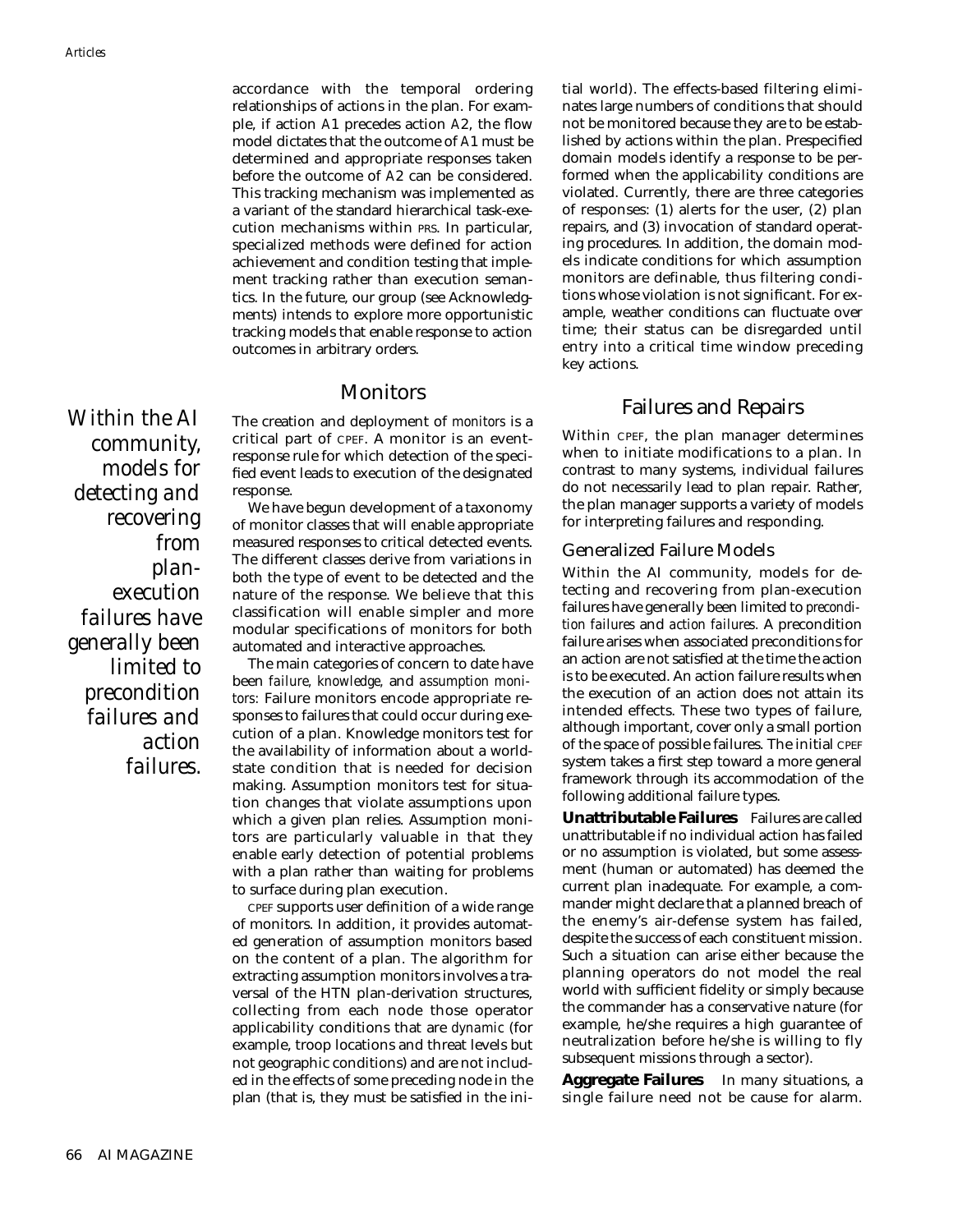Indeed, good human planners often build redundancies into their plans to improve robustness. As a concrete illustration, air-campaign plans often include extra missions above and beyond what is required to satisfy the objectives at hand to improve the likelihood of success. An aggregate failure is defined by a set of actions whose collective failure constitutes a significant event.

Detection of unattributable and aggregate failures r*e*quires information beyond what is stored in plan-dependency structures. Within CPEF currently, unattributable failures are identified by human assessors, and a simple domain-specific theory of aggregate failures has been defined for air-campaign plans.

#### Plan Repairs

The JFACC application domain (like many others) requires the use of *conservative* repairs (Nebel and Koehler 1995) that minimize changes to the original plan. Plans should evolve gradually, with small changes in the world or current goals resulting in proportionally small changes to the plan. Minimization of changes is important to ensure the continuity of the plan and because of the potentially high costs of redirecting execution entities. To date, the focus in CPEF has been on conservative repair based on analysis of plan-dependency structures (Kambhampati and Hendler 1992; Wilkins 1985). In particular, CPEF relies on the core methods defined previously within SIPE-2, along with several extensions that support more flexible forms of plan repair.

Generally speaking, plan repair based on dependency structure analysis involves identifying a set of *root nodes* that are the source of failures. Each such root has an associated wedge of lower-level tasks, which are removed from the plan. New subplans are then generated for each root node, if possible; otherwise, the process repeats for the parent of the node, terminating when the generation process succeeds. To support the repair of unattributable failures, CPEF allows users to identify arbitrary root nodes whose wedges are to be replaced.

A second extension to the methods in SIPE-2 enables replanning for *task generator* nodes. A *task generator node* differs from standard task nodes in that it spawns a set of instances of a task template rather than a single task instance. The set of instances is determined by a special *creation condition:* An instance of the task template is created for each set of bindings that satisfies the creation condition. Generator nodes provide a powerful representational capability that is critical for planning in many realistic domains. The operator knowledge base for the JFACC domain relies extensively on generator nodes. For example, it contains an operator named Protect-all-threatened-COGS that can be applied to reduce threat levels to blue centers of gravity.<sup>1</sup> The operator contains (among other subgoals) the following goal generator:

ACTION: GENERATE-GOALS

GOAL-GENERATOR: (defend-cog threatened-place when1 rating1) CREATION-CONDITION: (blue-cog threatened-place)

To support plan repair, generated tasks whose creation conditions are violated are identified and removed from a plan. Furthermore, situation changes that result in the satisfaction of additional instances of the creation conditions lead to insertion of corresponding generated tasks into the plan.

The plan-repair capabilities within CPEF represent a start toward more flexible plan-adaptation mechanisms. More work is required to produce the general plan-repair framework envisioned for the final CPEF system. Methods grounded in the analysis of dependency structures produce a plan that is proven *correct* with respect to the underlying domain model; here, correctness means that simulated execution of the plan will result in a world state where the original goals are satisfied. Even though this notion of correctness is somewhat weak (because unexpected events generally will occur, and the domain knowledge itself might be faulty), guarantees of correctness can be computationally expensive to secure. For this reason, a continuous planning system should provide a spectrum of plan-repair mechanisms ranging from the correct but costly minimalperturbation, dependency structure methods to transformational approaches that use domain-specific repair rules (in the spirit of Ambite and Knoblock [1997]), possibly trading correctness for efficiency.

#### Simulation Environment

The JFACC application domain precludes evaluation of CPEF in an actual operational setting. Furthermore, no appropriate simulation environment exists in which to conduct experiments. For these reasons, a PRS-based simulation environment called simulated flexible execution (SIMFLEX) was developed to enable testing, evaluation, and demonstration of the continuous planning and execution capabilities of CPEF.

SIMFLEX provides an "epsilon-fidelity" simulation capability that neither requires elaborate domain-specific action models nor tracks state information in the simulated world. The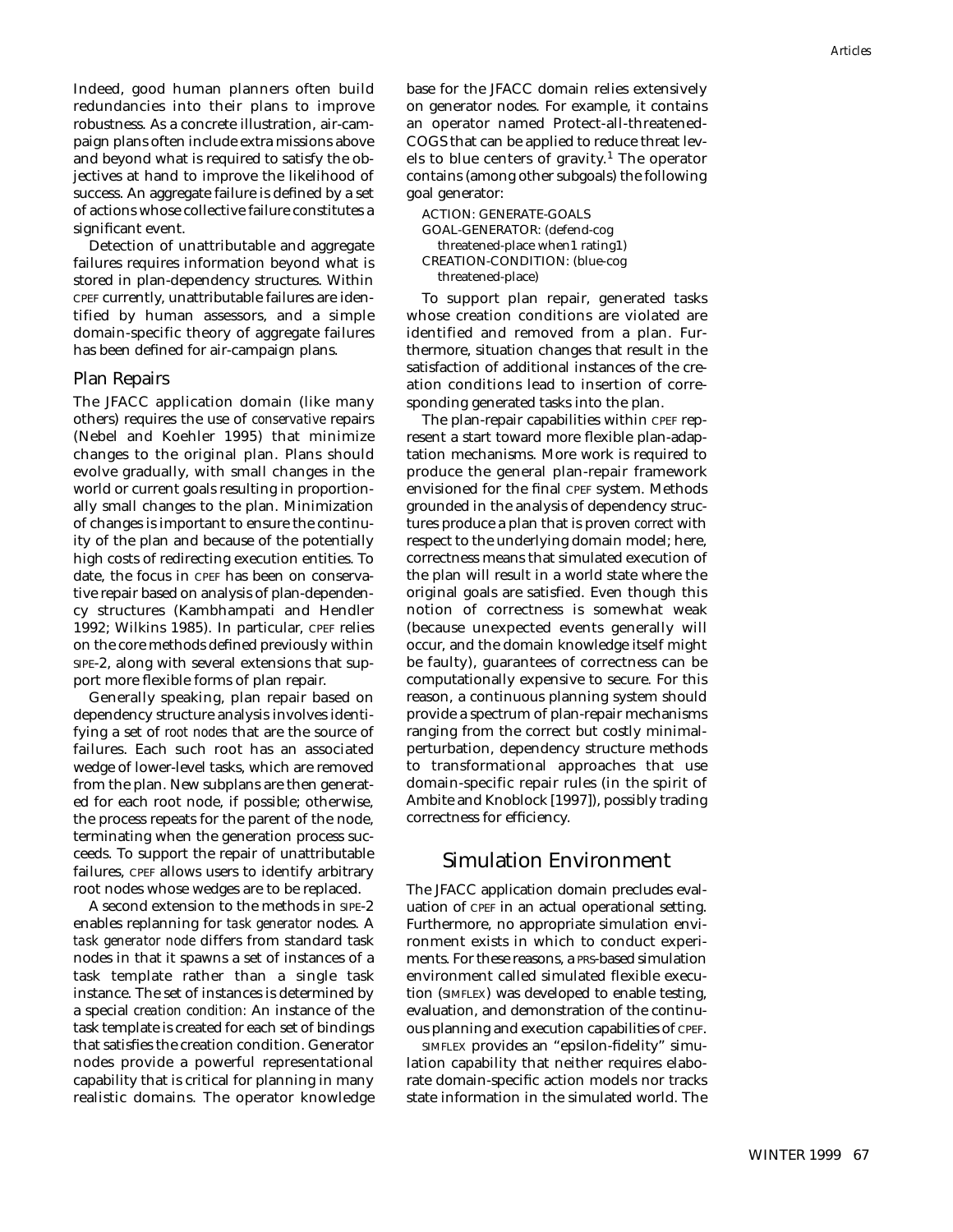

*Figure 2. Demonstration Timeline.*

only required input to SIMFLEX is a description of the set of actions and conditions for a given domain. For each possible action, SIMFLEX generates an *act* (Wilkins and Myers 1995) for simulating the execution of the action. Similarly, SIMFLEX generates an act for simulating the testing of each condition in the domain. These acts are parameterized, thus enabling runtime–modifiable outcomes for the actions and conditions in the plan. To simulate a given plan, SIMFLEX traverses through its nodes, invoking the generated acts using the standard task-refinement methods within PRS. By building on the infrastructure of PRS in this manner, development of the simulation environment required relatively little effort.

User-specifiable distributions determine both the rates at which actions or condition tests succeed, fail, or yield no information about their execution, as well as the duration of actions. Users can also specify overriding success and duration rates for individual actions, conditions, and tasks. As such, SIMFLEX provides a flexible, tailorable environment in which to conduct evaluation of continuous planning capabilities.

#### CPEF Application

CPEF has been applied to an air-campaign planning domain, with emphasis on achieving air superiority within a designated region. The plans in this domain are derived through hierarchical refinement of objectives for defensive and offensive air superiority, terminating at the level of the missions to be flown (Lee 1998). The final plans, which require less than a minute to generate, contain several thousand nodes and can span over 30 refinement levels.<sup>2</sup>

Figure 2 provides a high-level overview of a partial run of the system. The timeline along the bottom shows exogenous events that lie outside the system's control. Above this timeline, activities are organized along three functional roles: (1) the user, (2) the planner, and (3) the plan manager. The system is designed so that the user plays an active role in both plan development and execution. The term *planner* is used generically to refer to a number of planning-related activities: plan generation, plan analysis, and plan repair. The plan manager is active at all times, providing three main threads of activity in parallel: (1) situation monitoring, (2) execution tracking, and (3) process management.

Activity begins in response to the user specifying air objectives for a given campaign, along with advice that reflects the commander's guidance for one or more courses of action to be developed. The planner generates plans to satisfy these objectives and advice, relative to its current knowledge of the operating environ-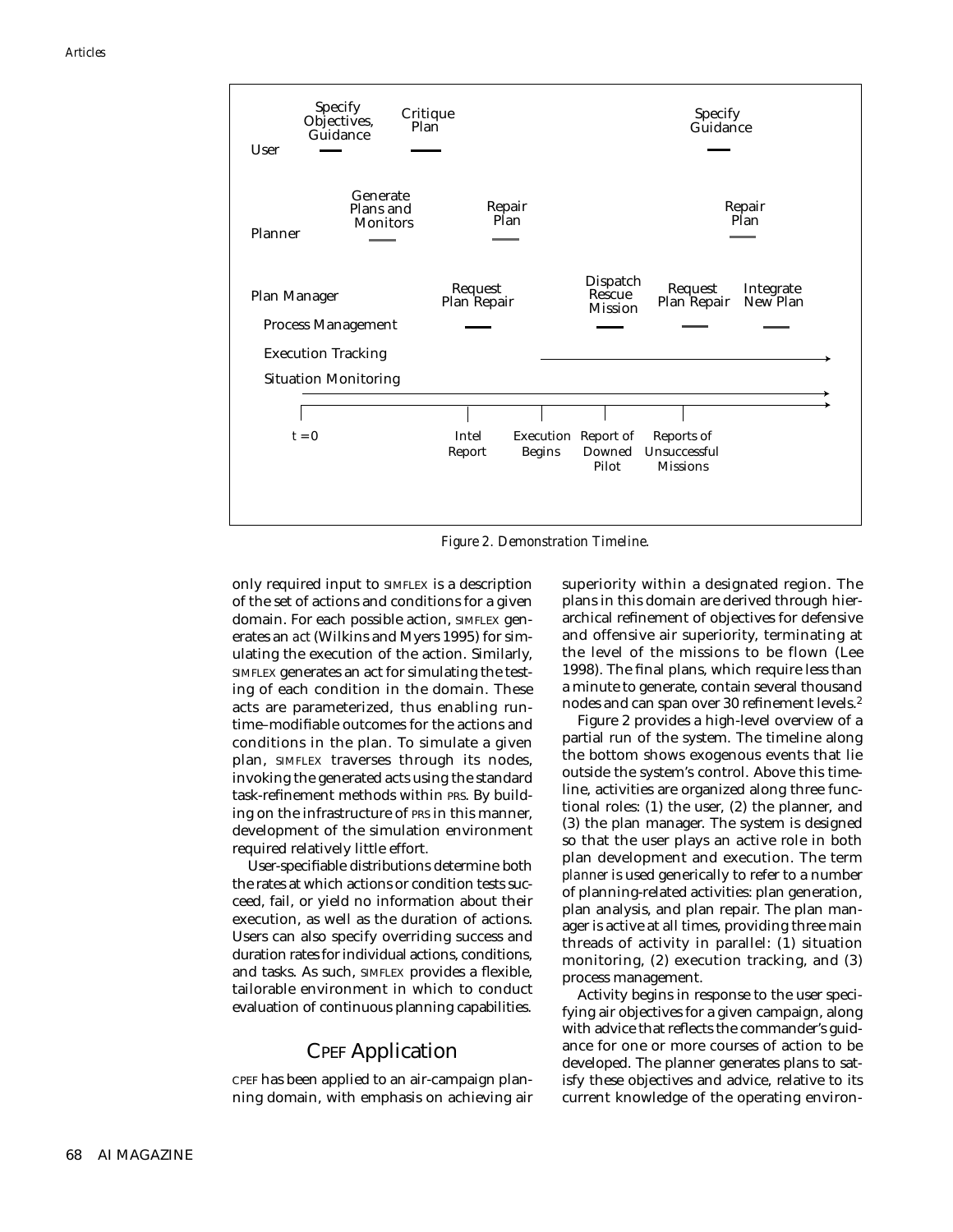*Articles*

ment. The completed plans are reviewed by the user, who can recommend changes to satisfy any outstanding concerns through the specification of additional or modified advice; the planner then produces updated plans that incorporate the user's feedback. (Alternatively, the user could request the generation of a plan with markedly different characteristics through the specification of different advice.) As planning proceeds, the plan manager monitors the environment for events that are relevant to the developing plan. Receipt of an intelligence update that invalidates parts of the plan will result in the planner being tasked to repair the affected portions.

Monitoring of the environment continues as execution of the selected plan commences. At some point during the execution, notification is received that a pilot has been downed; the system responds by instigating an appropriate activity (for example, a searchand-rescue mission). In addition to monitoring for such critical events, the plan manager tracks progress through the execution of the plan to determine whether modifications are needed in response to the status of the execution. As an illustration, one generated plan contains missions to neutralize a set of surface-to-air missile sites as a way of enabling access to a critical air sector. Receipt of reports indicating that more than a designated threshold of missions failed (an aggregate failure) triggers plan repair to address the failure. The user can provide advice to influence the kinds of modifications that are made to the plan during the repair process. For example, the user can recommend a strategy that involves the establishment of a second neutralization mission or a more radical approach that eliminates the need for access to the air sector.

#### **Conclusions**

CPEF, although a work in progress, already provides many of the foundational capabilities required for continuous planning and execution in highly dynamic and complex worlds. These capabilities include an agentbased architecture, rich monitoring and repair strategies, flexible integration of plan generation and execution, and highly adaptive problem-solving capabilities. Much more is required, however, to produce a truly continuous planning and execution system.

One key area for future research is open-ended planning. CPEF currently relies on traditional planning methods that create end-to-end solutions. Continuous operation requires the ability to produce open-ended plans that grow and evolve in response to the dynamics of the environment. Our group is exploring methods for generating plans whose abstraction depth and temporal extent are grounded in the knowledge and constraints of the current situation. Incremental planning techniques will be required to enable the growth and evolution of open-ended plans in response to situation changes.

#### Acknowledgments

This research was supported by the Defense Advanced Research Projects Agency, contract F30602-97-C-0067, under the supervision of Air Force Research Lab-Rome. David Blei, Tom Lee, and David Wilkins contributed toward the development of CPEF.

#### Notes

1. A *center of gravity* corresponds to a location or capability that has been designated as critical either to defend (blue) or attack (red). 2. Extensive documentation for the demonstration system, including sample plans, is available at www.ai.sri.com/~cpef/

#### References

jfacc.html.

Ambite, J. L., and Knoblock, C. A. 1997. Planning by Rewriting: Efficiently Generating High-Quality Plans. In Proceedings of the Fourteenth National Conference on Artificial Intelligence, 706–713. Menlo Park, Calif.: American Association for Artificial Intelligence.

Finin, T.; Weber, J.; Wiederhold, G.; Genesereth, M.; Fritzson, R.; McKay, D.; and McGuire, J. 1992. Specification of the KQML Agent-Communication Language. Technical Report EIT TR92-04, Enterprise Integration Technologies, Palo Alto, California.

Georgeff, M. P., and Ingrand, F. F. 1989. Decision Making in an Embedded Reasoning System. In Proceedings of the Eleventh International Joint Conference on Artificial Intelligence, 972–978. Menlo Park, Calif.: International Joint Conferences on Artificial Intelligence, Incorporated.

Kambhampati, S., and Hendler, J. 1992. A Validation-Structure–Based Theory of Plan Modification and Reuse. *Artificial Intelligence* 55(2): 192–258.

Lee, T. J. 1998. The Air-Campaign Planning Knowledge Base. Technical Report, Advanced Automation Technology Center, SRI International, Menlo Park, California.

Myers, K. L. 1996. Strategic Advice for Hierarchical Planners. In *Principles of Knowledge Representation and Reasoning: Proceedings of the Fifth International Conference (KR '96),* eds. L. C. Aiello, J. Doyle, and S. Shapiro, 112–123. San Francisco, Calif.: Morgan Kaufmann.

Nebel, B., and Koehler, J. 1995. Plan Reuse versus Plan Generation: A Theoretical and Empirical Analysis. *Artificial Intelligence* 76(1–2): 427–454.

Wilkins, D. E. 1988. *Practical Planning: Extending the Classical AI Planning Paradigm.* San Francisco, Calif.: Morgan Kaufmann.

Wilkins, D. E. 1985. Recovering from Execution Errors in SIPE. *Computational Intelligence* 1(1): 33–45.

Wilkins, D. E., and Myers, K. L. 1998. A Multiagent Planning Architecture. In *Proceedings of the Fourth International Conference on AI Planning Systems,* 154–162. Menlo Park, Calif.: AAAI Press.

Wilkins, D. E., and Myers, K. L. 1995. A Common Knowledge Representation for Plan Generation and Reactive Execution. *Journal of Logic and Computation* 5(6): 731–761.

Wilkins, D. E.; Myers, K. L.; Lowrance, J. D.; and Wesley, L. P. 1995. Planning and Reacting in Uncertain and Dynamic Environments. *Journal of Experimental and Theoretical AI* 7(1): 197–227.



**Karen Myers** has been a member of the research staff at SRI International since completing her Ph.D. in computer science at Stanford University in 1991. Her research interests focus primarily on planning, reactive

control, agent-based systems, and design rationale. She was a key designer and developer of the multiagent planning architecture for distributed planning and the CYPRESS system. She has pioneered work on allowing users to control automated planners through the provision of advice, as exemplified in the ADVISABLE PLANNER system. Her work on reactive control has included the development of controllers for mobile robots, real-time tracking, and crisis action management. Her e-mail address is myers@ ai.sri.com.